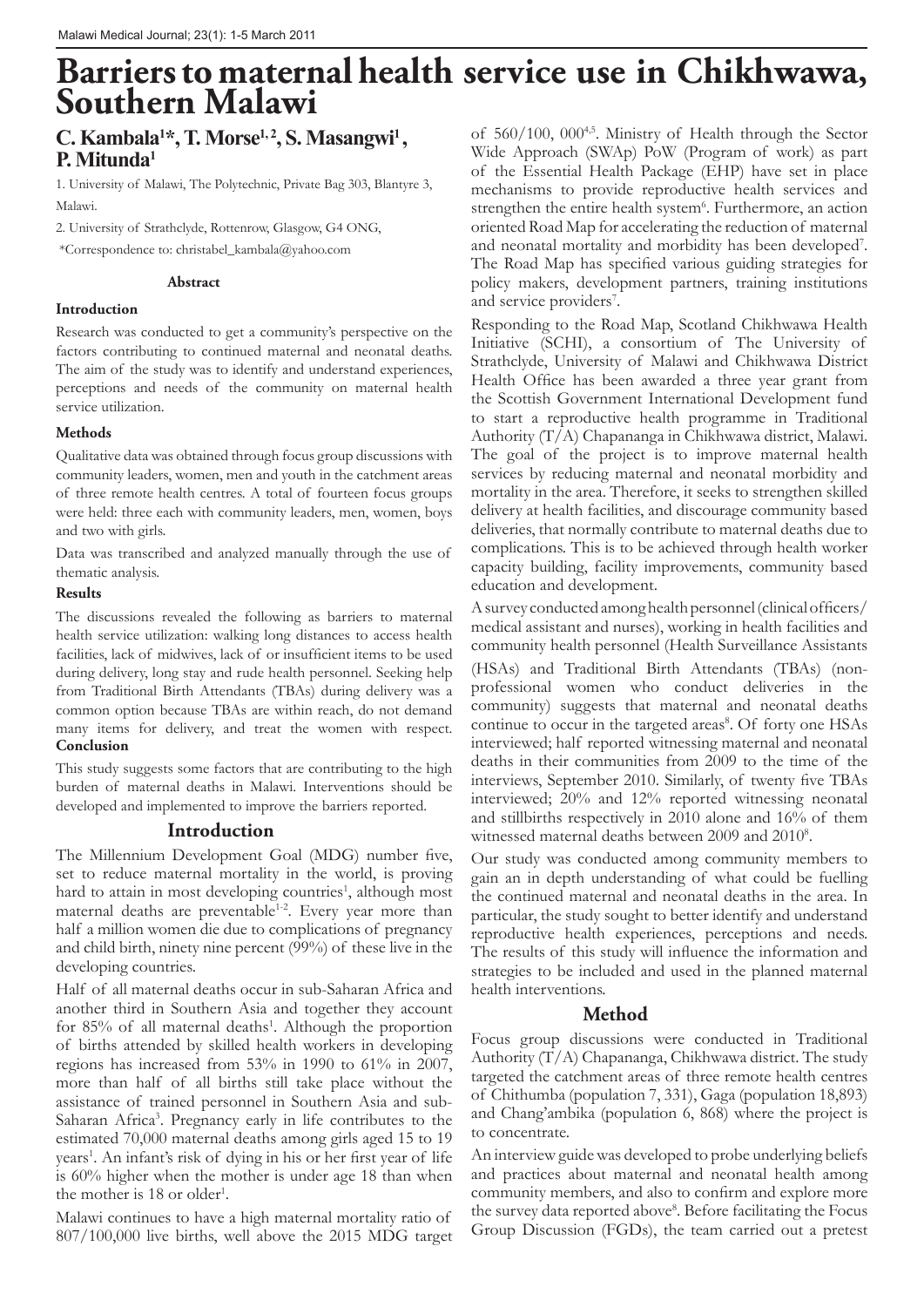at Kakoma Health centre's catchment area. This area has the same characteristics as the targeted areas. The exercise provided an opportunity to practice, clarify and amend some questions and shape the final interview guide.

The focus groups were each scheduled for one hour and were conducted for three days, in October, 2010. Two people facilitated each focus group, where one led the discussion and the other took down notes. The sessions were recorded using digital voice recorders for post FGD reference.

Five focus groups were conducted in Gaga, five in Chang'ambika, and four in Chithumba catchment areas, making a total of fourteen groups. The groups were made up of: community leaders (>25years), women (>25 years), men (>25 years), boys (15-24 years) and girls (15- 24 years). Each group had 8-12 participants so that a total of about one hundred and forty respondents took part in the fourteen focus groups. The groups were divided according to level of authority, sex and age. The divisions were necessary so that people discuss freely and confidently, because reproductive health issues are mostly sensitive. Also, according to Malawian culture, community leaders are well respected members of society hence a separate group of community leaders. Data was transcribed and analyzed manually through the use of thematic analysis.

## **Results**

Of the one hundred and forty four participants, there were forty five men, forty five women, thirty boys and twenty girls. The number of years of schooling completed ranged from none to form four amongst women and men participants. While years of schooling for boys and girls ranged from standard one to form four. While all the youth were single and still in school, marital status of the women and men ranged from married to divorced, single or widowed.

The following summary of findings provides the themes and insights that emerged based upon seven recurring themes:

- 1. General health problems
- 2. Sexual reproductive health problems and risks
- 3. Maternal health problems
- 4. Community deliveries
- 5. Decision making about going to the health facility

## **General Health Problems**

Participants were asked to describe the general health problems that people face in the area.

Problems mentioned were long distances to access health facilities, rude health personnel,corrupt health personnel, lack of safe drinking water, and hunger leading to malnutrition. Most or all these sentiments were shared by all the focus groups across the subjects.

# **Long distances**

All the participants in all focus groups mentioned long distance to health facilities as the biggest problem as people walk or cycle long distances when they are ill. On average the time was estimated as three to four hours walk. One participant indicated that: "When you start off at 6 a.m. you may arrive at the hospital at around 10 a.m." This length of time was reported in most focus groups.

# **Rude health staff**

The participants expressed that they were mistreated by health personnel when they go to the hospital. For example

one participant said: "The doctor is rude, he doesn't want to help us, he insults us every time we go there, and he says he cannot treat two people from the same family, saying that two people from the same family cannot fall sick at once".

Another participant added that: "These health personnel, apart from not attending to two people from one family, they also refuse to treat for multiple problems. They will normally say that, one person can not suffer from two diseases e.g. headache and stomachache". Therefore, if one has two complaints she/he will only be allowed to be treated for one and will be told to come next time for the other problem.

# **Corrupt health workers**

The majority of participants felt that the health workers in their areas were corrupt. For example, participants expressed concern over the misuse of an ambulance, drugs and charging for growth monitoring. One participant indicated that: "If we call for an ambulance, we are requested to pay for it. Alternatively, we are told to buy fuel in order to transport a sick person to Mwanza district hospital. Most of the times we don't have money, as a result deaths occur that may have been prevented if we had been given the ambulance for free. It is worrying because we actually see the ambulance doing business; it goes to Mozambique to carry packs of beer for sale while people's lives are left in jeopardy".

Others indicated that health workers sell drugs to Mozambicans at the expense of Malawians. So that a number of Malawians have also started buying the medicine: "If you go to the hospital without money, you will not be helped", " health workers are selling mosquito nets and drugs to Mozambicans, these health workers are getting rich here, for instance one health worker had stolen 16 mattresses, fortunately he was taken by police to answer charges."

One community leader at Chang'ambika, indicated that often times, the HSA charges women who take their children for growth monitoring. They reported that they are told to pay the HSA K200.00 (approx. \$1.5) before weighing the children.

# **Sexual reproductive health challenges and risks**

Overall the participants mentioned a number of challenges that put their reproductive health at risk. While the youth expressed scarcity of condoms and lack of knowledge on family planning as some of the challenges, the majority of women indicated lack of antenatal care, poor delivery services and postnatal care at the health centres as challenges. The most commonly mentioned risk regarding lack of antenatal care was lack of awareness on how the baby was positioned which may become a risk if she goes and delivers at the TBA. Another risk associated with community delivery that was reported was the possibility that a woman may lose a lot of blood during delivery. If this occurs the TBA may not be able to rectify the problem. The most common risk associated with postnatal care was infection. Groups indicated that if infection occurred after a community delivery at the TBA then the mother may die.

# **Maternal health problems**

In addition to general health problems, groups were also asked about the problems they faced specifically on maternal health. Issues that came out were lack of mid-wives, health staff chasing pregnant women away, lack of or insufficient items required by the hospital during delivery, long stay in the hospital.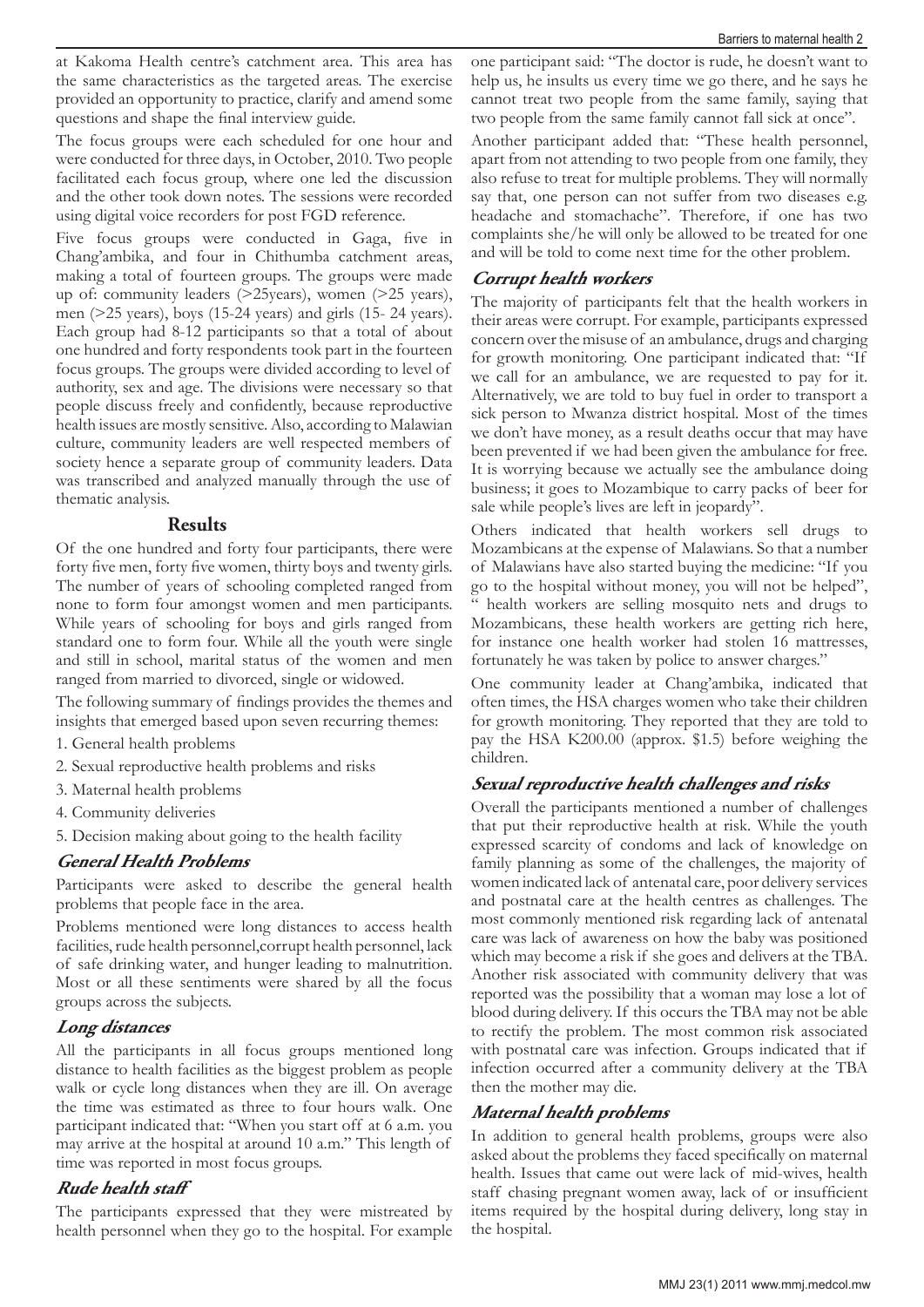## **Lack of mid-wives**

A majority of the participants expressed that lack of midwives in their health centres was a big problem: "we have a hospital but no doctor at the health facility to help pregnant women. At first pregnant women used to seek help from TBAs but now with the ban, people are going to the health centre but they are not getting proper help, we need a female doctor here, we hope that if they can give us a female doctor, our problems may lessen."

#### **Health staff chasing away patients**

Some areas of Chikhwawa are closer to health facilities in Mwanza district than Chikhwawa. Many participants indicated that, despite travelling long distances to health facilities in the neighboring Mwanza district, they are chased away, saying that: "You are from Chikwawa district, why don't you go there?" They reported that they were left to give birth under a tree or in a toilet, so that guardians are the ones left to help the women. One woman said that: "We are ashamed when delivering because in such circumstances we lack privacy, everybody including men witness the birth."

## **Lack of or insufficient items for use during delivery**

Others expressed that women were left unattended if they report late to the hospital already in labour, or if they have not brought the necessary items required at the hospital during delivery, like plastic sheet of paper, a basin, thread, razor blade, four zitenje (cotton wrappers) and candles (where there is no electricity). Lack of these materials was seen to be a huge hindrance, so that people are barred from giving birth in the maternity wards and they end up delivering outside the hospital with assistance from guardians. Alternatively they go back to their communities and seek assistance from TBAs.

One participant said that: "You don't have a basin, thread, razor blade, four wrappers, and then what do you do? Better go to a TBA. As long as you have a razor blade and a plastic sheet of paper you will be helped. Demands at the hospital are huge; hospitals now are for rich people. Poor people will die under a tree!" Another participant said, "Also if you lose a lot of blood on the way to the hospital, they don't help you because you have gone there late." Another woman said: "It's not even that, I went there in good time because I know I lose a lot of blood during delivery. One time I went there (at the hospital), I gave birth and I was losing a lot of blood as is the case, I told the nurse on duty about this but she did not do anything, she left. The next thing I heard was that she has gone for a workshop somewhere. I was discharged the next morning without any drugs; I came back here very weak and people were worried, but by the grace of God I got better."

# **Long stay in the hospital**

The FGDs probed further on the reasons why women report late to health facilities. One respondent said that "it is important for one to go to the hospital in good time when one is eight months pregnant, but this is practically difficult." When asked how difficult, one participant said that: " People are going late to the hospital because they need to source and accumulate a number of items to use during delivery as demanded by the hospitals, as well as food and money to use while at the hospital. This may not be feasible because, one considers the time she is going to stay there, the resources needed and who is going to look after other small children left behind".

## **Community deliveries**

Although initially participants denied that community deliveries are still taking place, it was quite evident that deliveries still take place in the communities and the FGDs sought to find out more on this area.

Some women felt that it was more convenient and respectful to give birth at the TBA than the hospital. Those favoring the services of TBAs indicated that they do so because they do not have to be far away from home for so long; also the TBAs do not demand many items and do not abuse them verbally like they do at the hospital.

One respondent said that: "I've never delivered at the hospital, all my four children were delivered at TBA, and I don't have any intention of going to the hospital should I become pregnant again, because of how people are mistreated there." Another participant added: "At the TBA, am respected and pampered but when you go to the hospital they will insult you".

However, there were others who condemned the practice of delivering at TBAs; they felt that it was dangerous because of complications that may arise during delivery.

And some community leaders blamed health workers for failing to give pregnant women right estimations as to their Expected Date of Delivery (EDD) "sometimes nurses miss the EDDs for these women and may go in labour long before. As a result women go to the hospital very late and some deliveries take place at home before leaving for the hospital".

## **Decision making about going to the hospital**

Generally, decision making about going to seek health services was believed to be made by the man in the house. This was mostly indicated among the women. One woman asked that: "If the man doesn't give consent, who is going to take you there? You need him to take you there on a bicycle and also that he should be going to see you, and take with him material and financial support the period you will be in the hospital". However, men expressed that they do not make decisions independently; decisions are made jointly between them (the men) and other respected older members of the family.

## **Discussion**

Various factors were perceived by the participants as barriers to maternal health service use. The "barriers" identified are especially useful in explaining why the target area continues to have maternal and neonatal deaths.

The study identified long distances to access health centres as one factor that hinders pregnant women to use antenatal clinics (ANC), delivery and postnatal care. This finding concurs with several other studies conducted in Malawi and other developing countries such as Uganda, Cambodia, and Philippines which found long distance as barriers to the use of antenatal clinics, delivery and postnatal services<sup>1, 3</sup>. Long distances forces women to seek assistance from nonskilled service providers. Consequently the most commonly utilized service is the TBAs because they are situated within their reach.

Another finding in this study was that Traditional birth attendants were favoured by most participants not only because they are within reach but also because the women will not stay away from home for a long time and the TBAs do not demand more items required for delivery than at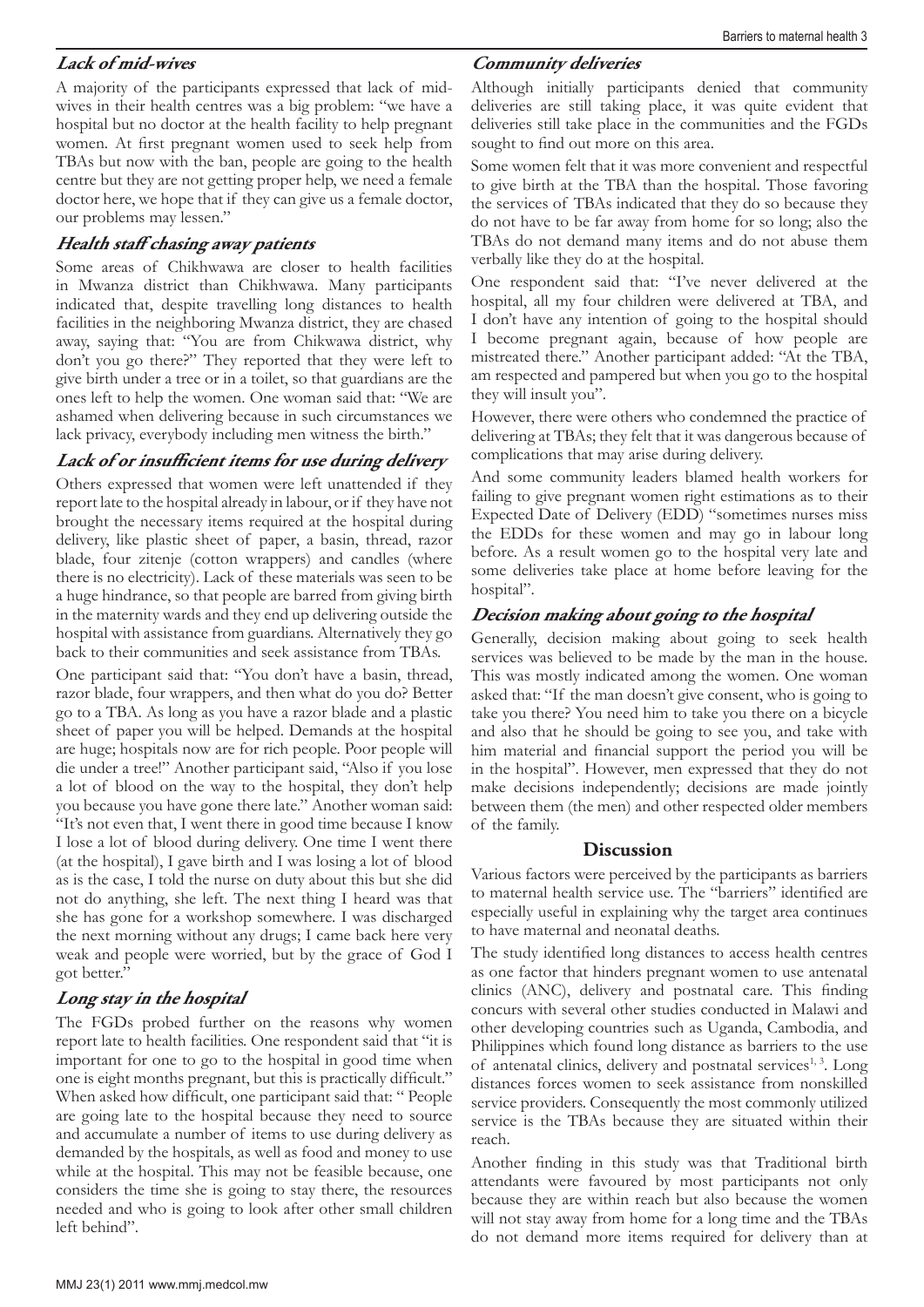the hospital. The length of stay and demand for materials needed for delivery at the hospital then was a barrier to the use of health facilities during delivery. This study agrees with a study conducted in Cambodia that established length of stay as a deterrent to health care utilization<sup>1</sup>, and also that hospital requirements deterred women from using ANC services in Uganda<sup>1</sup>.

One other finding in this study is that people perceived lack of midwives at health centres as a barrier to health facilities use. Pregnant women saw no need of going to the hospital if no professional person is to attend to them. As a result women seek help from TBAs since they are the only available option. However, this has led to an increase in the number of untrained TBAs in the target area. As long as they can cut the umbilical cord, other women will go to them for assistance. This practice is worrisome but inevitable since where there is no alternative, women find it easier to go to next door neighbors than going to seek help from faraway places. Probably this shows lack of health values in people. People need to be taught to value their health, so that they can make better decisions about their health<sup>9</sup>. But then, to successfully reduce maternal mortality especially in low income countries, there is need to have availability of skilled birth attendants located within communities, availability of birthing facilities with established, effective and efficient referral links at community level<sup>10-11</sup>and adequate resources in the health facilities<sup>12</sup>.

Although the need for pregnant women to use maternal health service was appreciated, participants indicated that it is also important that the health workers treat them with respect and preserve their dignity. Many participants bemoaned the behaviour portrayed by some health workers who shout and insult them in labour wards. As such availability of midwives is not enough but also the way that women are handled at these facilities will determine how far women will utilize the health facilities. The more patients are mistreated, the more they become dissatisfied and the more they tend to shun away from its utilization. This study concurs with a study by Ankunda et al, 2007 cited by World Health Organization (WHO), 2010 which established that one reason for low ANC utilization was rude health staff<sup>1</sup>.

Rude behavior by health workers towards patients may result from their being exhausted from overwork due to shortage of staff, poor facilities and lack of resources. Other participants understood this as a challenge on the part of the health workers. As stated by other participants during our study, they felt sorry for the health personnel at Gaga health centre who had huge workloads due to huge numbers of patients both on maternity and those with general illnesses. A study on the implications of the shortage of health professionals for maternity health in Sub-Saharan Africa<sup>13</sup> showed that increased workload of health staff affects the quality of patient care. It established that inequitable distribution of maternal health professionals reduces the number of facilities equipped to offer emergency obstetric care 24 hours a day. This is the scenario in the study area. Since the area is remote most health workers do not want to work there and this escalates the problem of shortages of staff and addressing it is a big challenge.

Among the three health centres only one has a mid wife, and as such it cannot offer 24 hours emergency obstetric care because the midwife is also responsible for the antenatal and other consultations at the health centre. Studies have shown that when health staff do tasks they are not trained in, it becomes a challenge<sup>13</sup>. Consequently, this problem influences maternal deaths as observed in Pakistan where staffing patterns of peripheral facilities at the district level found to be significantly associated with maternal mortality<sup>14</sup>.

#### **Conclusion**

Looking at these findings, the SCHI should seek to develop and implement interventions to improve the barriers associated with maternal service utilization and the attitudes of health workers. In particular, it is recommended that interventions should be formulated in order to reduce risks associated with birth; promote improved client behaviours in health workers that lead to reduced risks during delivery, increase staffing and improve health facilities. Further, TBAs should be included within the programs as they are of good standing within the community and their skills can be utilized.

It is a challenge to motivate health staff to go and work in remote rural areas. The system of using incentives as a means of attracting people to work in the rural areas does not seem to work.

There is urgent need of establishing other ways of motivating health workers to go and work in rural areas. Without addressing this problem, rural areas will remain perpetually deprived of adequate health services.

Allegations of corrupt practices such as; requesting patients to pay or buy fuel in order to use an ambulance; making business with the ambulance like ferrying packets of beer from Mozambique to Malawi for sale; health workers selling drugs and mosquito nets to Mozambicans; women being charged for children's growth monitoring need to be substantiated and if true, urgent corrective measures should be taken.

## **Acknowledgements**

We thank the Scottish Government for their financial support without which this study would not have taken place. Thanks also go to Mr Lungu, Mr Kasambara, and Mr Makumbi for their support in data collection. Special, acknowledgement should also go to the study participants at Gaga, Chithumba and Chang'ambika.